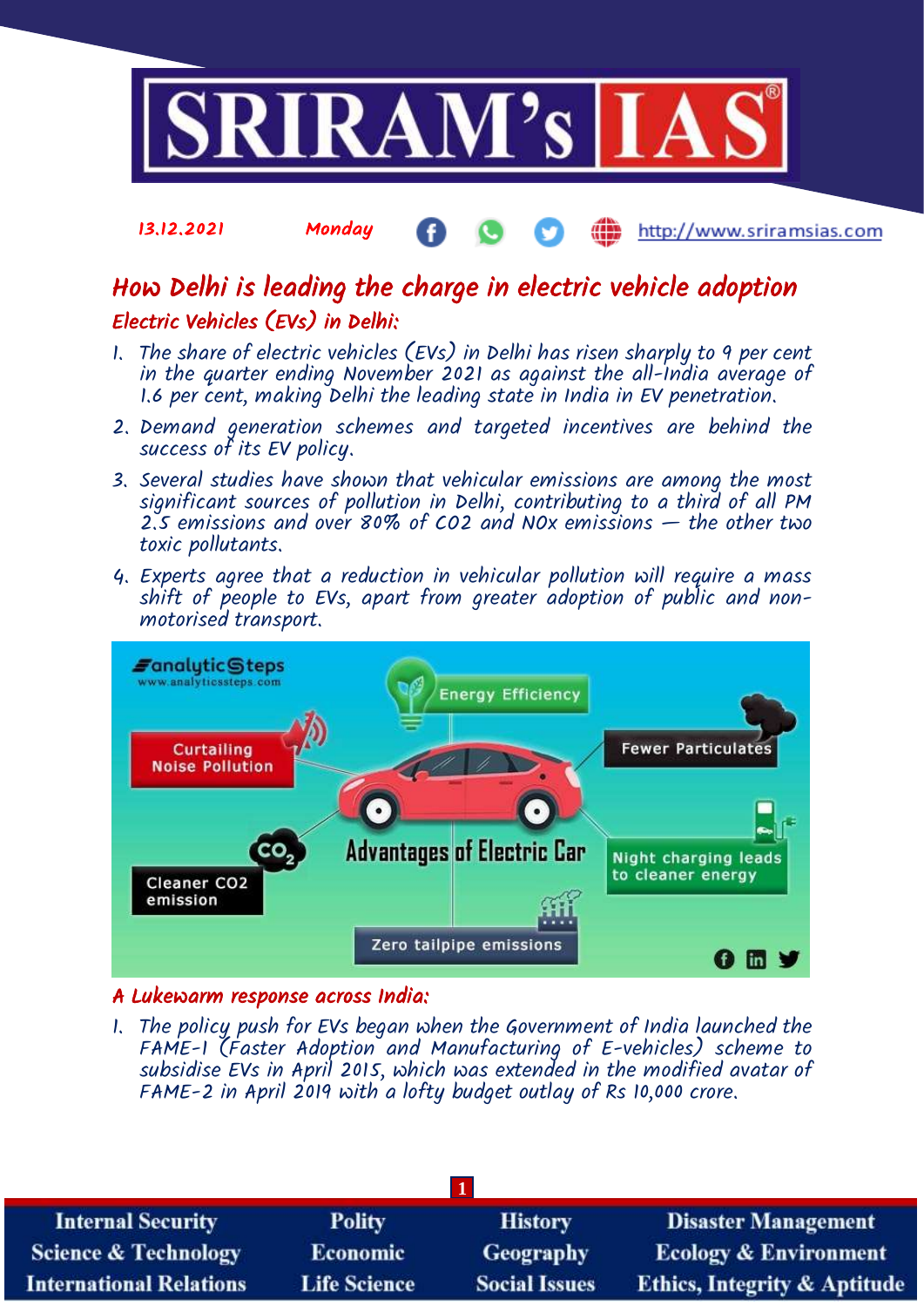

#### 13.12.2021 Monday http://www.sriramsias.com Æ

- 2. The experience, however, has been anything but sober. The central government has barely been able to spend 6 per cent of the FAME-2 budget with the resultant penetration of EVs reaching only 1.6 per cent nationally.
- 3. It was barely a year ago, in August 2020, Delhi announced it's EV policy and declared the most ambitious target any Indian state has set  $-$  25 per cent share of EVs by 2024, from a baseline of 1.2 per cent in 2019-20.
- 4. The Delhi government put out a comprehensive policy framework that  $$ for the first time for any state EV policy in India — focused squarely on the demand generation (rather than attracting manufacturing investment) and targeted incentives at the most polluting vehicle segments — two- and three-wheelers.
- 5. Fifteen months later, Delhi has managed to turn the tide on EVs by demonstrating a firm political will to address the three key barriers that have plagued the adoption of EVs across India.



| <b>Internal Security</b>        | <b>Polity</b>       | <b>History</b>       | <b>Disaster Management</b>              |  |  |  |
|---------------------------------|---------------------|----------------------|-----------------------------------------|--|--|--|
| <b>Science &amp; Technology</b> | <b>Economic</b>     | <b>Geography</b>     | <b>Ecology &amp; Environment</b>        |  |  |  |
| <b>International Relations</b>  | <b>Life Science</b> | <b>Social Issues</b> | <b>Ethics, Integrity &amp; Aptitude</b> |  |  |  |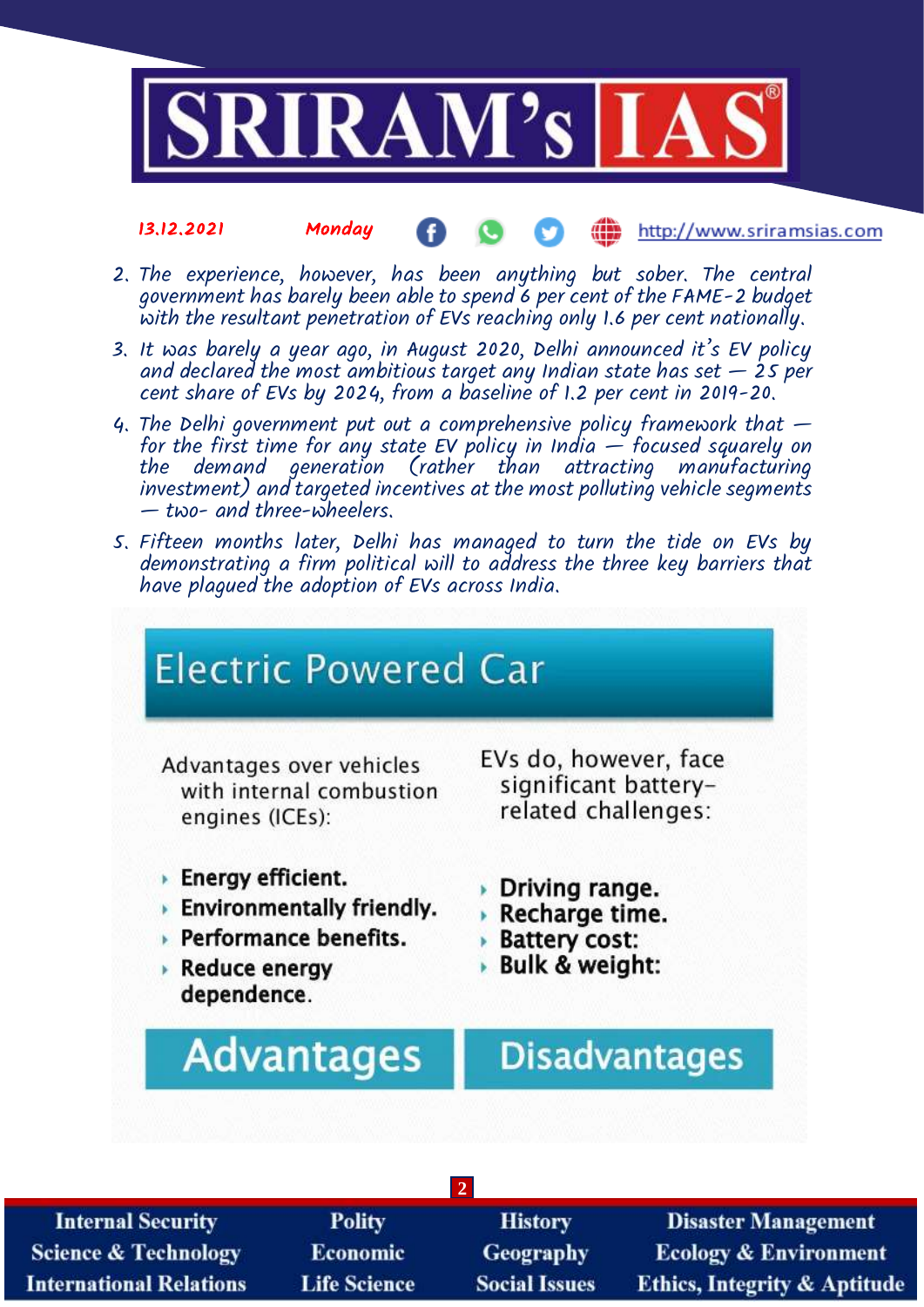

#### 13.12.2021 Monday http://www.sriramsias.com

## Three key barriers: Upfront Cost

- 1. First is the high upfront cost of EVs. Even after factoring in subsidies under FAME, there is still a wide gap between the upfront cost of petrol/diesel vehicles and comparable models of EVs. This is why state governments need to give additional subsidy.
- 2. The Delhi government decided to give maximum subsidies for EVs as compared to other states but targeted them at the most polluting vehicle segments. Delhi became the first state to fully exempt road tax and registration fees for all EVs.
- 3. Further, the eligibility criteria were simplified and made universal so that more people can avail of subsidies. Contrast it with Uttar Pradesh that gives incentives for the purchase of EVs only to families with a single girl child.
- 4. Announcing generous subsidies is one thing, making sure citizens can avail of it in a time-bound manner without paperwork or hassles of visiting a government office is quite another.
- 5. The Delhi government has put in place a completely faceless and online system for the transfer of these subsidies directly to the buyer's Aadhaarlinked bank account within seven days of an EV purchase. A real-time dashboard helps monitor pendency at every step.

# Second Barrier: Charging Infra

- 1. The second barrier is the unavailability of charging infrastructure. With a vision of providing public charging within 3 km anywhere in Delhi, the government and Discoms have facilitated setting up 201 charging stations with over 380 charging points across Delhi in the past two years  $-$  the highest for any city nationally.
- 2. Another 600 public charging points are to be added by mid-2022, the majority at metro stations and bus depots. The process of setting up private charging points at offices, malls, group housing societies etc. has also been radically simplified.
- 3. In partnership with the Discoms, the Delhi government recently launched India's first single window facility to install EV chargers faster (within seven days) and cheaper (under Rs 2,500 for a slow charger) than anywhere else in India.

### Third Barrier: Public Awareness

1. The third barrier was the low public awareness of EVs and its benefits  $$ both economic and environmental. This is where the eight-week Switch Delhi campaign proved to be a milestone.

**3**

| <b>Internal Security</b>        | <b>Polity</b>       | <b>History</b>       | <b>Disaster Management</b>              |  |  |
|---------------------------------|---------------------|----------------------|-----------------------------------------|--|--|
| <b>Science &amp; Technology</b> | <b>Economic</b>     | <b>Geography</b>     | <b>Ecology &amp; Environment</b>        |  |  |
| <b>International Relations</b>  | <b>Life Science</b> | <b>Social Issues</b> | <b>Ethics, Integrity &amp; Aptitude</b> |  |  |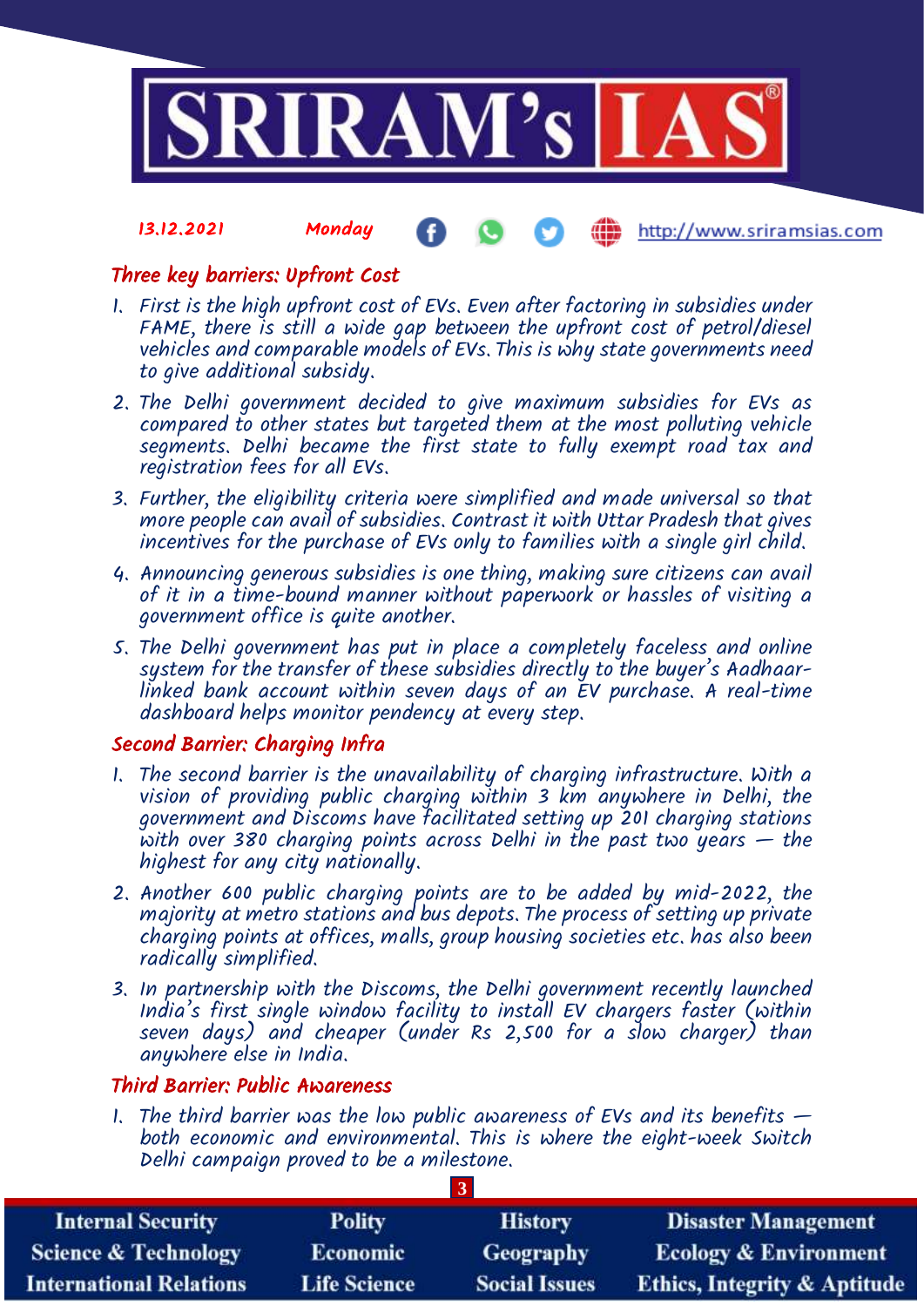

2. Delhi became the first state in India to launch such a widespread campaign comprising print, radio, TV ads and targeted outreach to RWAs, youth and corporates.

13.12.2021 Monday

The experience of Delhi's EV policy shows that if there is a political will to fight pollution, creating comprehensive reform roadmaps and following them up with diligent implementation, the "Yuddh Pradushan ke Viruddh" can be won.



| <b>Internal Security</b>        |
|---------------------------------|
| <b>Science &amp; Technology</b> |
| <b>International Relations</b>  |

**Polity** Economic **Life Science** 

**History Geography Social Issues** 

**4**

**Disaster Management Ecology & Environment Ethics, Integrity & Aptitude** 

http://www.sriramsias.com